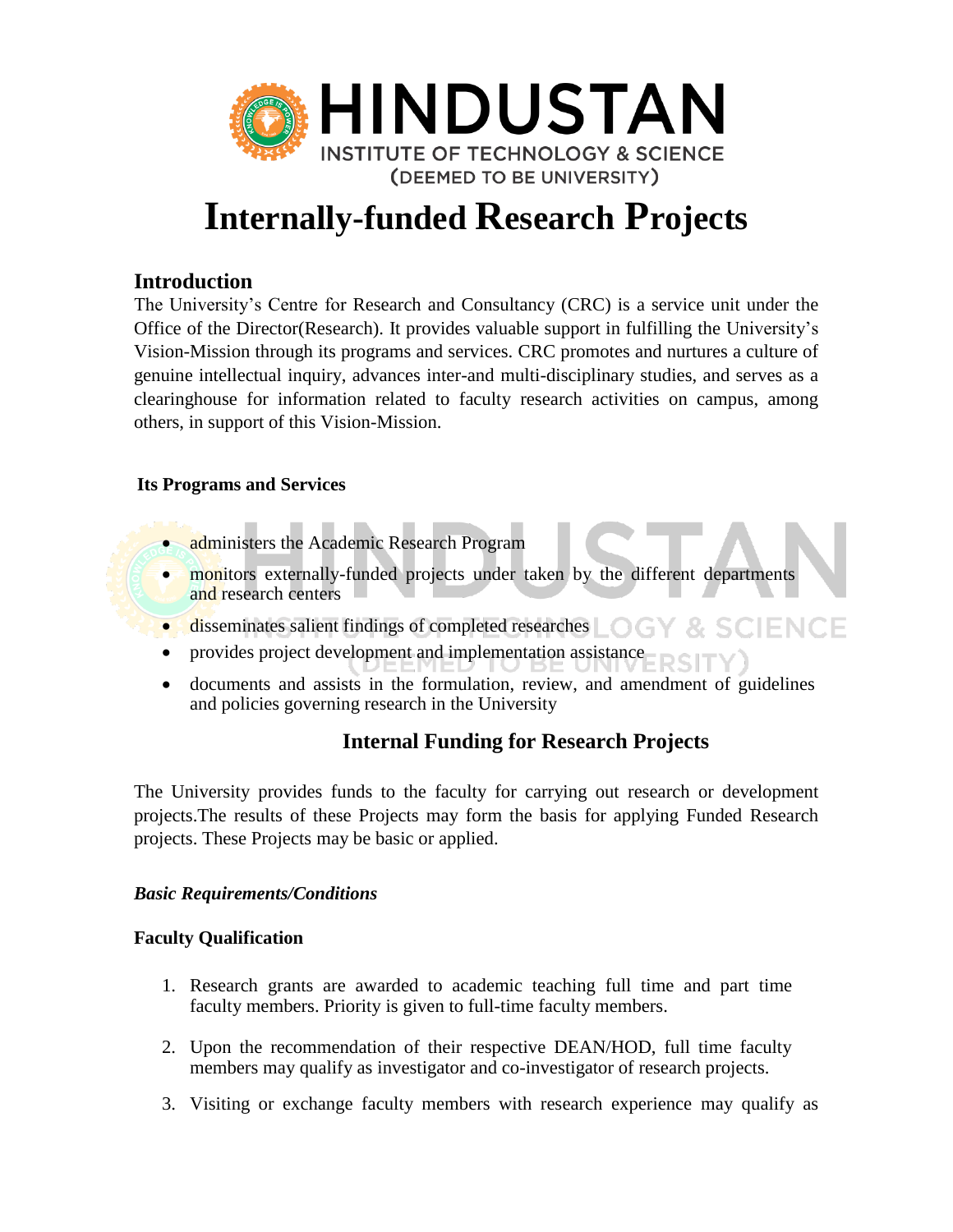investigator, but the duration of the grant should not go beyond the term of their appointment.

4. Retiring faculty members with research experience may qualify as investigator, but the duration of the grant should not go beyond the date of their appointment.

## **Types of Research Proposals**

## **1. Basic/Applied Research**

Basic or fundamental research involves experimental or theoretical work undertaken to acquire new knowledge without particular or specific application in use.

Applied research involves an original investigation undertaken to acquire new knowledge toward a specific practical aim or objective.

## **2. Experimental Development Project**

Experimental Development project refers to systematic work that draws from existing knowledge gained from research and/ or practical experience that is directed to produce new materials, products and devices, install new processes, systems and services, and substantially improve those already produced or installed**.**

## **Submission of Proposals**

- **E OF TECHNOLOGY & SCIENCE** IN 5 LE
	- 1. Research proposal application can be submitted throughout the year in research office after getting approval from respective HOD/DEAN.
- 2. Project submission application should have complete details of project idea. Project methodology, project duration and fund requirement details.

## **General Guidelines & Policies**

## **Evaluation Criteria of Project Proposals**

A project may be approved if:

- The project will result in publishable/patentable research output.
- The project will make an impact on and contribution to education in the University.
- New knowledge will be produced and contribute to different field/areas of specialization.
- The project is part of the research thrusts of the Department/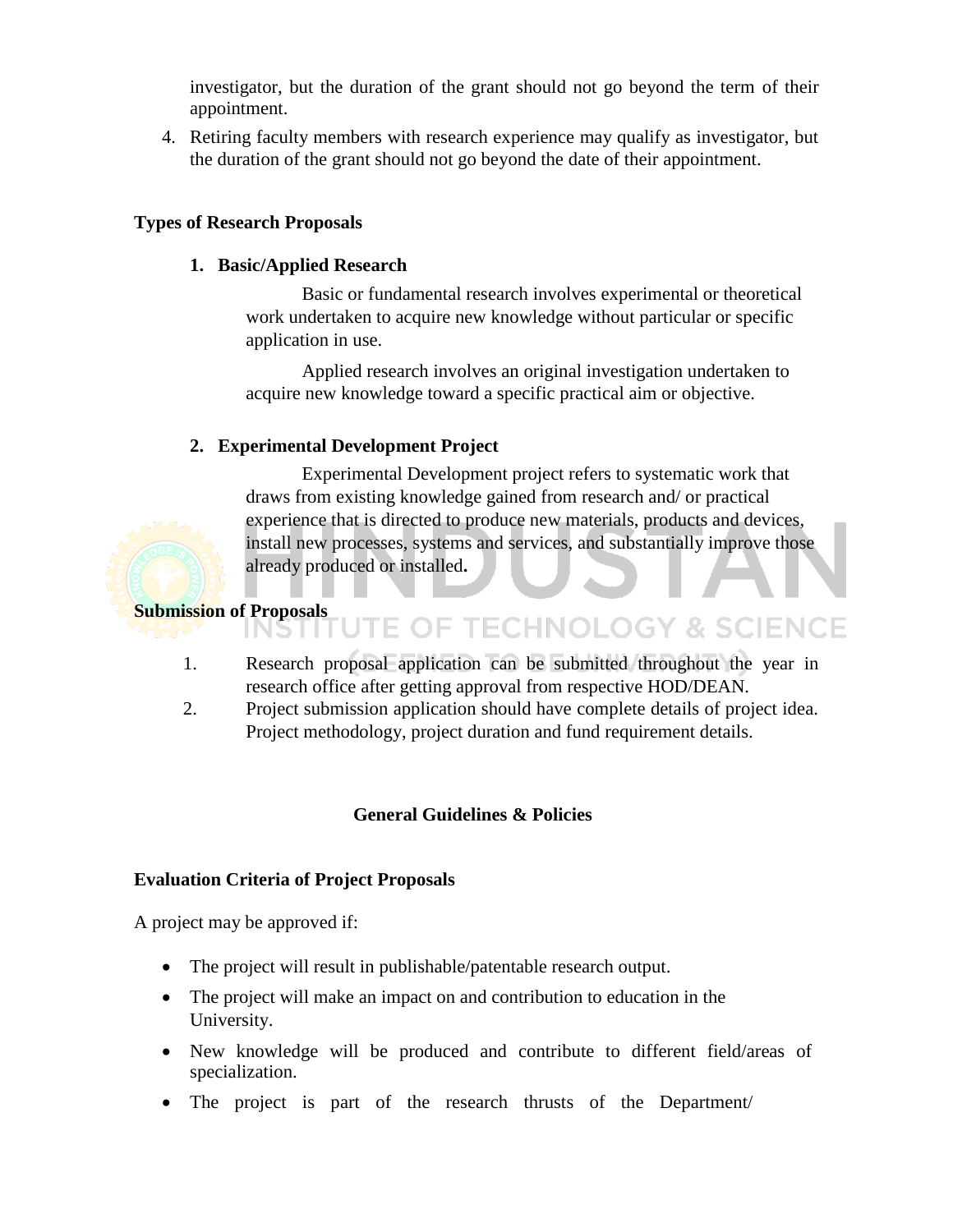College/University/State.

- The investigator should have the capability to undertake and complete a research project.
- If a investigator has an ongoing project, and he/she proposes a new one, approval of the new project will be deferred until the time that the earlier project is completed.
- An investigator is granted only one internally-funded project at one time.

## **Monitoring of Research Budget**

- No disbursement of funds in excess of the approved budget is allowed. However, those with exceptional cases may file a request for additional funds to the University through the Director (Research).
- Funds approved for one project may not be allocated for another project.
- Fund disbursement is subject to the prompt submission of progress reports, midterm report, and/or settlement of previous cash advances.
- Settlement should be supported by acceptable cash invoices/original official receipts.
- Checks for project equipment /supplies must be submitted with a corresponding Materials Requisition Form signed by the Principal Investigator, countersigned by HOD / Dean and Director (Research).
- Cash advances for up to 20% of the approved budget may be requested for materials and supplies. Generally, all cash advances should be settled within 15 days.

## **Monitoring of Research Progress**

- A progress report, mid-term report, final, and revised report has to be submitted to the Research office
- Faculty investigators are required, where applicable, to attach photos/pictures of research activities to the progress report.
- Submission of a progress report and mid-term report are prerequisite to the subsequent release of funds.
- Copy of the final report should be submitted to Research Office.
- Faculty investigator is required to submit research outputs in publishable form.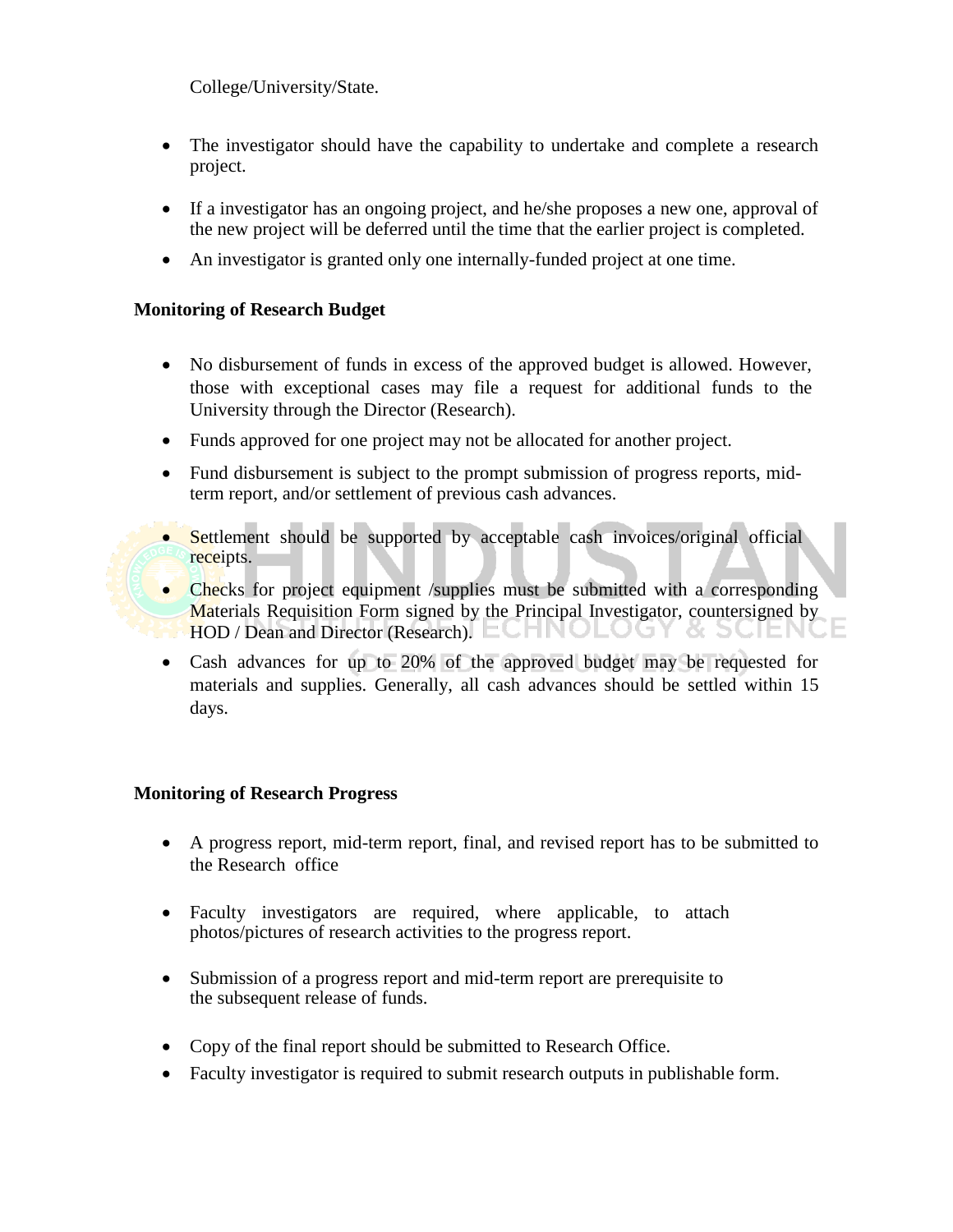- An investigator handling project should submit a final report different from the student's thesis.
- The research investigator is expected to complete the research project according to the terms approved by the University. The investigator is not allowed to transfer the project to another faculty member without proper approval.
- Long overdue projects (i.e. projects that exceed the maximum deadline of project completion)will be reviewed by management.
- For projects with more than one investigator, the role and output of each investigator should be clearly identified in the proposal stage.
- In cases where the co-investigator has retired, has resigned, goes on study leave, the main investigator will take over the project and see to its completion.
- The Principal Investigatorhas to complete the research project within the allowable period.

## **Extension of Projects:**

Normally the Projects are expected to be completed as projected. With regard to requests for additional funds/extension of deadlines/changes in the project proposals:

- Requests for extension of deadlines or additional funds are discouraged.
- The Investigator need to request for additional funds or an extension of the project deadline, this should be done in writing and addressed to the Director (Research). Supporting documents should be attached.
- Requests for extension of deadlines should always be accompanied by a current status report.
- The Research office along with respective DEAN/HOD evaluates requests for changes in project duration and fund allotment.

#### **Evaluation of Final Reports**

- All final reports of research projects are evaluated by experts in the field.
- Reports for publication are presented to research office by the investigator.

## **Completion of Research Project**

A project is considered provisionally complete upon acceptance of theevaluator of the final report/research output (with or without revisions).A project is considered complete upon compliance with the above provision and submission of the following requirements:

• Project report duly signed by the investigator/co-investigator, by